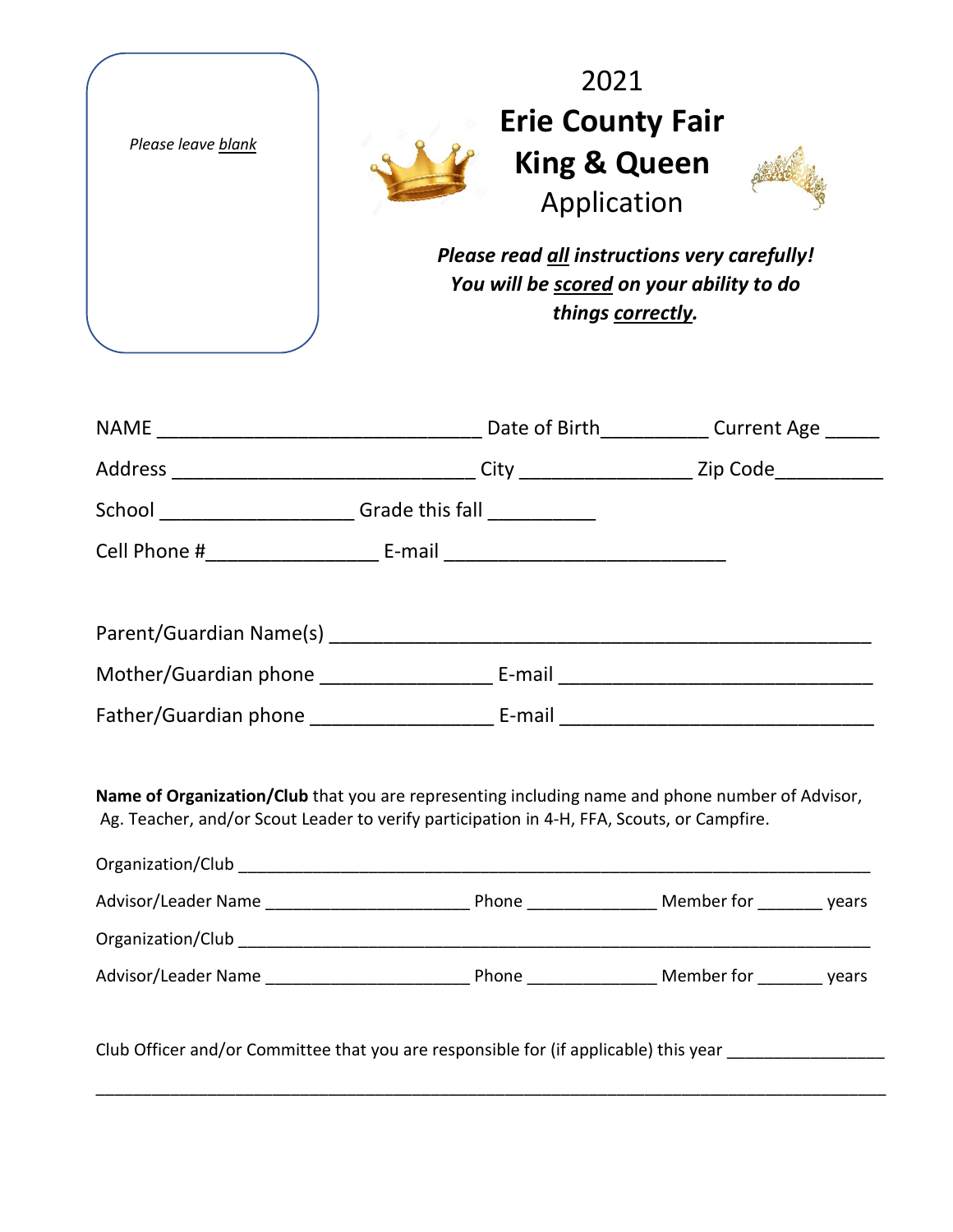Print Name \_\_\_\_\_\_\_\_\_\_\_\_\_\_\_\_\_\_\_\_\_\_

*Answer the following questions:* 

Projects that you will be taking this year for the 2022 Erie County Fair:

Projects that you have taken in the past:

Honors, awards that you have received in 4H, FFA, Scouts, and/or Campfire:

Have you participated in judgings, contests, camps, workshops or shows at the county or state level for the above organization(s) and describe: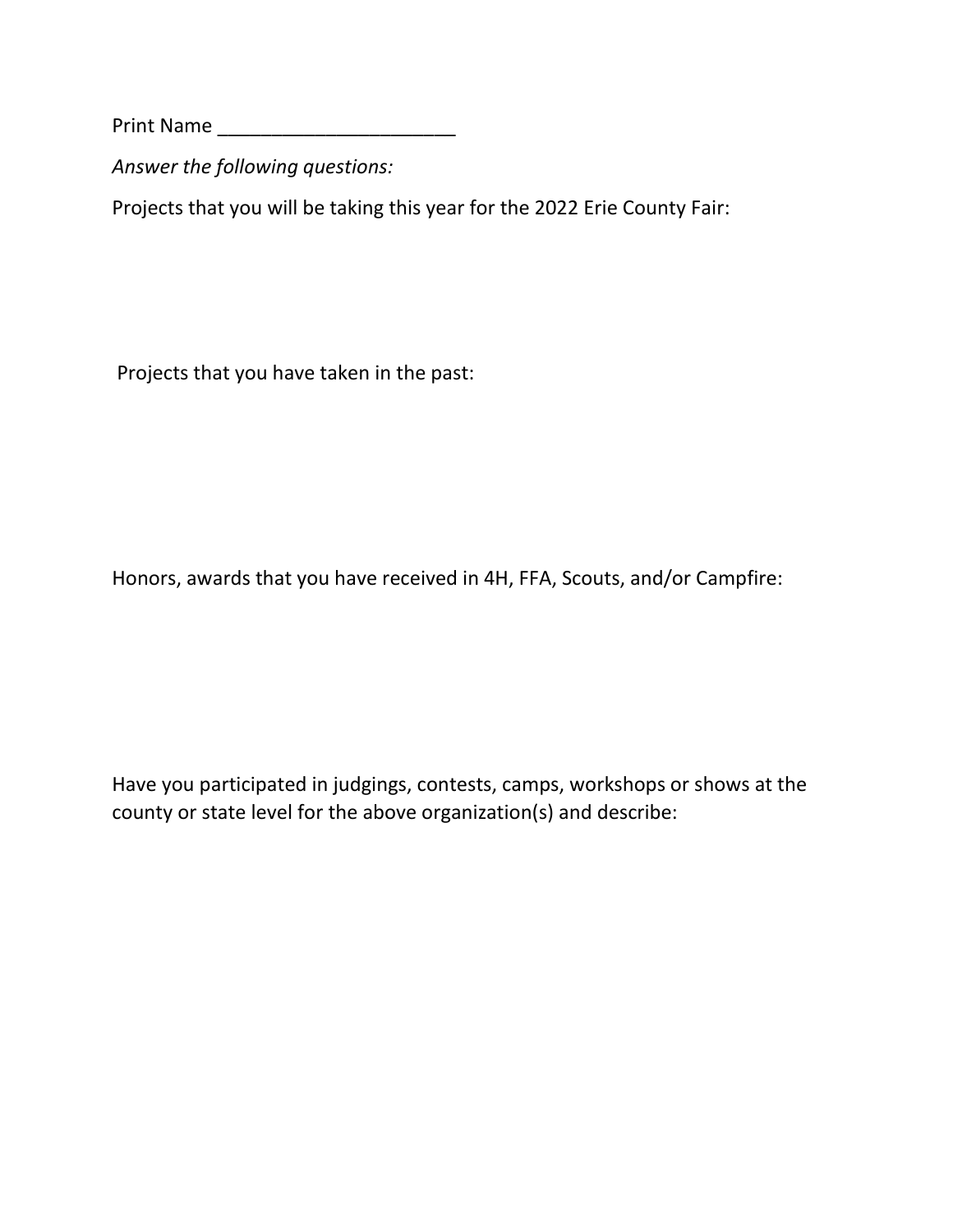Print Name: \_\_\_\_\_\_\_\_\_\_\_\_\_\_\_\_\_\_\_\_\_

*On the remaining pages, please answer the following questions. You may handwrite your answers (blue or black ink only; must be legible) or can be typed on separate sheets of paper.* 

*Be honest and thorough.* 

List School activities, organizations, honors/awards:

List Community involvement:

List Community Service (particularly projects that you have organized and carried out). Describe: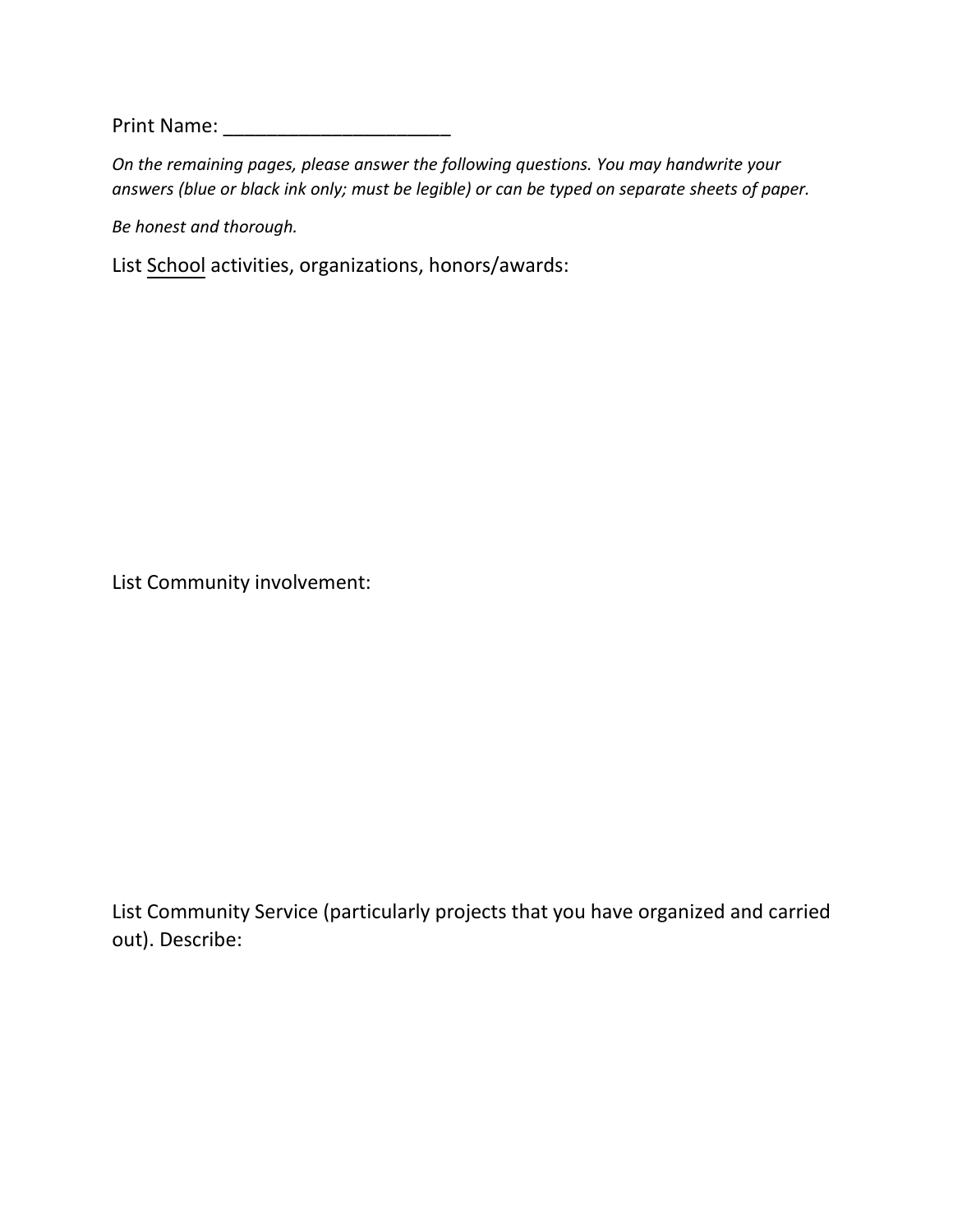Print Name: \_\_\_\_\_\_\_\_\_\_\_\_\_\_\_\_\_\_\_\_\_\_

List Hobbies/Favorite Activities:

Are you currently working and if so, what does your job involve:

What is something that you really want everyone to know about you: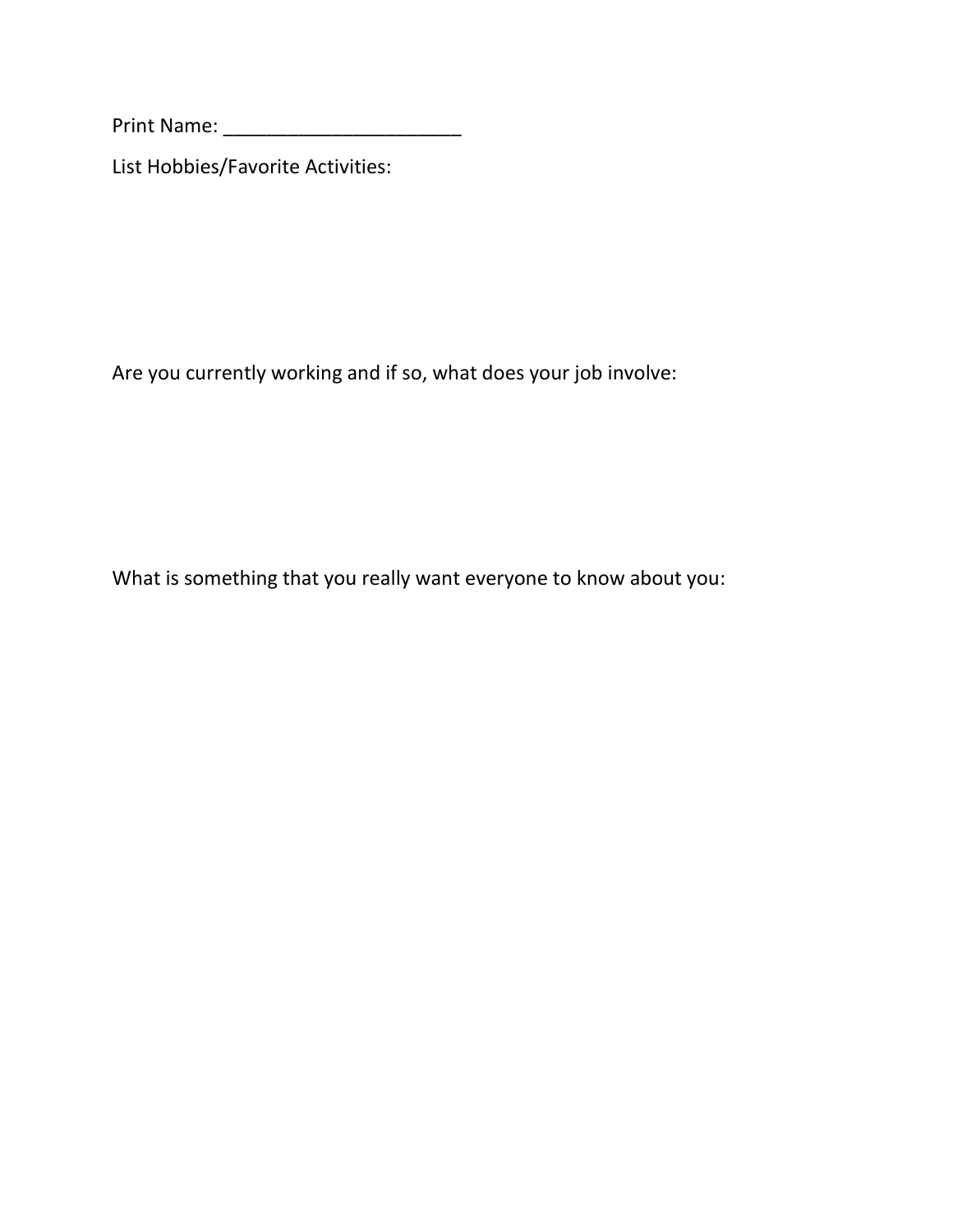Print Name: \_\_\_\_\_\_\_\_\_\_\_\_\_\_\_\_\_\_\_\_\_\_\_

- 1. What are your plans for the future?
- 2. What is the one accomplishment in your life that you are most proud?
- 3. We are currently coming out of a pandemic. Things have changed for our fair in the last few years. What are some changes or enhancements that you could recommend to the fairboard that would improve our fair so community members would want to attend? Remember there is really no extra funds in the budget. Be creative. (You may use an extra sheet of paper *for this question.)*
- 4. Describe what qualities that you have that would make you a positive role model for the youth of Erie County:

5. Explain how you have been involved with the fair (other than your projects) before the fair, during the fair, and/or after the fair: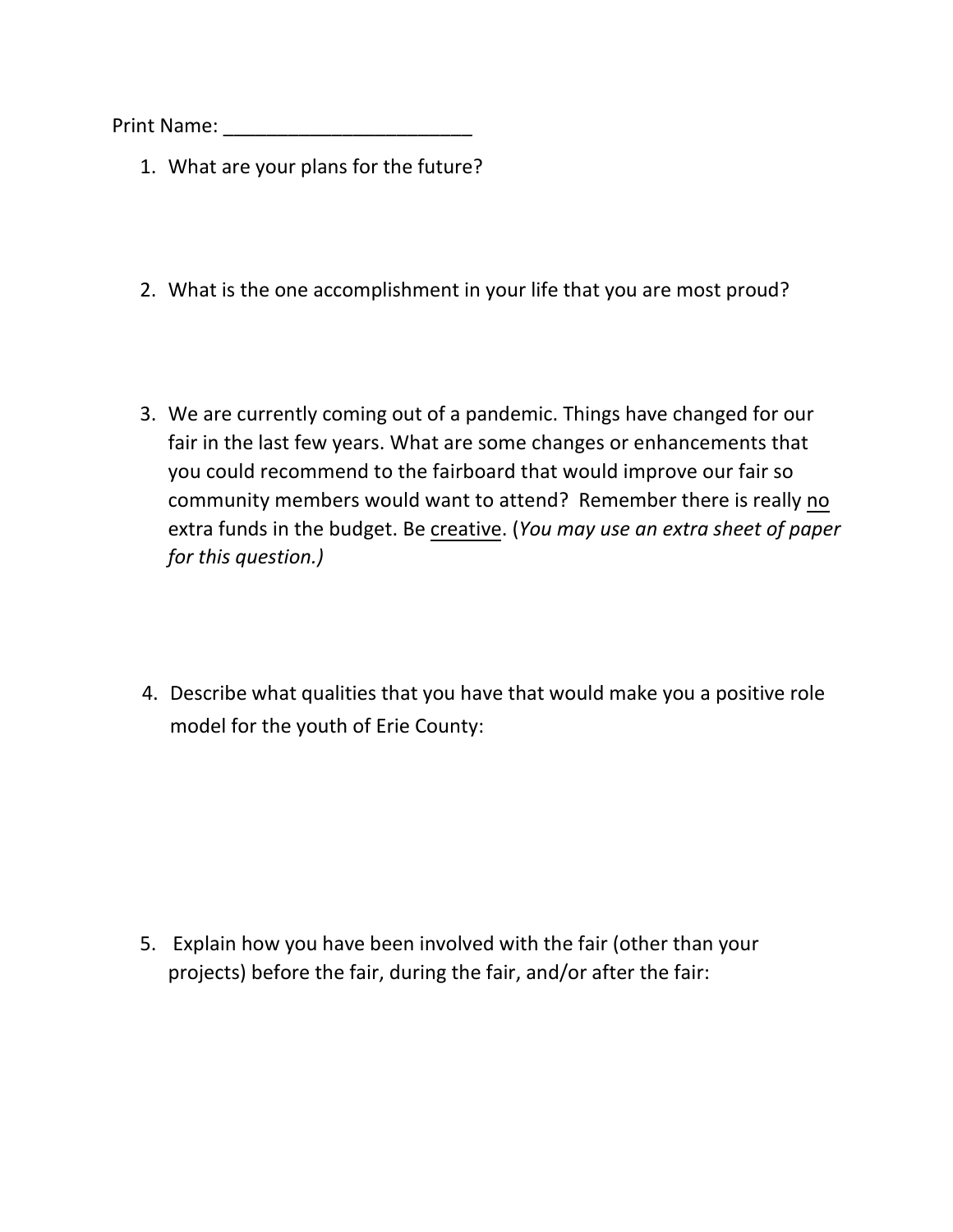Print Name \_\_\_\_\_\_\_\_\_\_\_\_\_\_\_\_\_\_

Why should you be selected as the 2022 Erie County Fair King or Queen?